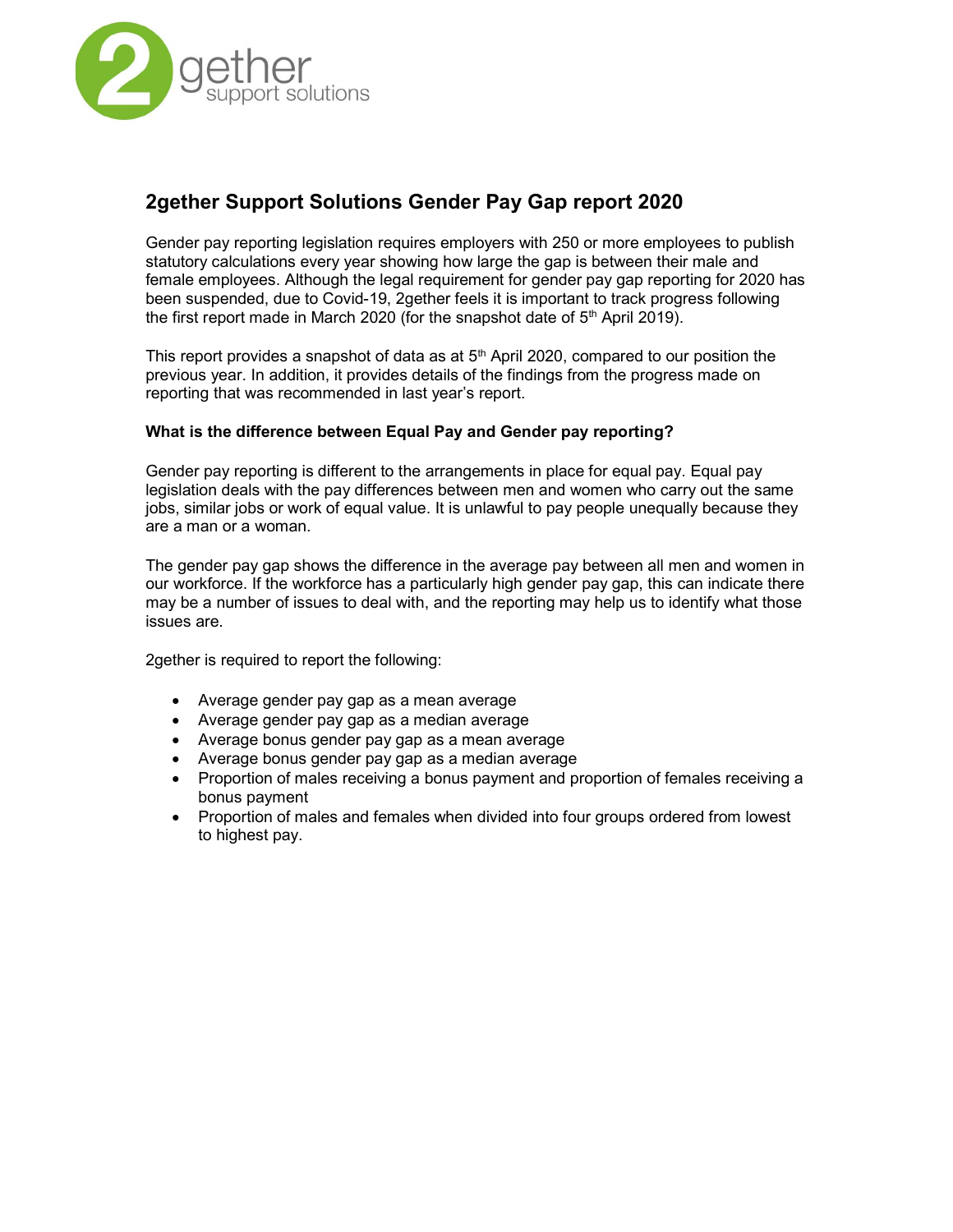

# 2gether Support Solutions workforce

2gether's overall workforce was 53.75% female and 48.69% male, as at 31<sup>st</sup> March 2020.

# 2gether Support Solutions pay gap report 2020

As at 5 April 2020:-

- The mean gender pay gap for 2gether Support Solutions is 2.09% compared to 3.7% in 2019
- The median gender pay gap for 2gether Support Solutions is 0.002% compared to 0.003% in 2019.
- 2gether Support Solutions did not pay bonus in this reporting period.

| <b>Band</b>  | 2019         |                | 2020         |                | Pay quartiles by gender                                                                                                 |
|--------------|--------------|----------------|--------------|----------------|-------------------------------------------------------------------------------------------------------------------------|
|              | <b>Males</b> | <b>Females</b> | <b>Males</b> | <b>Females</b> | <b>Description</b>                                                                                                      |
| A            | 53.49%       | 46.51%         | 54.76%       | 45.24%         | Includes all employees whose standard hourly rate<br>places them at or below the lower quartile                         |
| B            | 47.78%       | 52.52%         | 47.75%       | 52.25%         | Includes all employees whose standard hourly rate<br>places them above the lower quartile but at or below<br>the median |
| $\mathsf{C}$ | 45.95%       | 54.05%         | 38.60%       | 61.40%         | Includes all employees whose standard hourly rate<br>places them above the median but at or below the<br>upper quartile |
| D            | 53.47%       | 46.53%         | 62.41%       | 37.59%         | Includes all employees whose standard hourly rate<br>places them above the upper quartile                               |

The figures set out in Table 1above have been calculated using the standard methodologies used in the Equality Act 2010 (Gender Pay Gap Information) Regulations 2017.

The table above depicts pay quartiles by gender. This shows 2gether Support Solutions' workforce divided into four groups based on hourly pay rates, with Band A including the lowest-paid employees (the lower quartile) and Band D covering the highest-paid (the upper quartile). In order for there to be no gender pay gap, there would need to be an equal ratio of men to women in each Band. However, within 2gether Support Solutions, whilst there are more men in Band A than women the balance shifts in favour of women in Band C and D – with 61.4% females in Band C going down to 37.59% females in Band D. This demonstrates, to some extent, the "glass ceiling" that operates in employment across organisations at more senior levels. Please note: The reporting of the first 3 quartiles for 2gether will cover mainly those on our minimum pay rate paid on  $4<sup>th</sup>$  April which was £8.72. This means that the allocation of the male / female split is somewhat arbitrary across these groups.

# What are the underlying causes of 2gether Support Solutions gender pay gap?

Under the law, men and women must receive equal pay for:

- $\bullet$  the same or broadly similar work;
- work rated as equivalent under a job evaluation scheme; or
- work of equal value.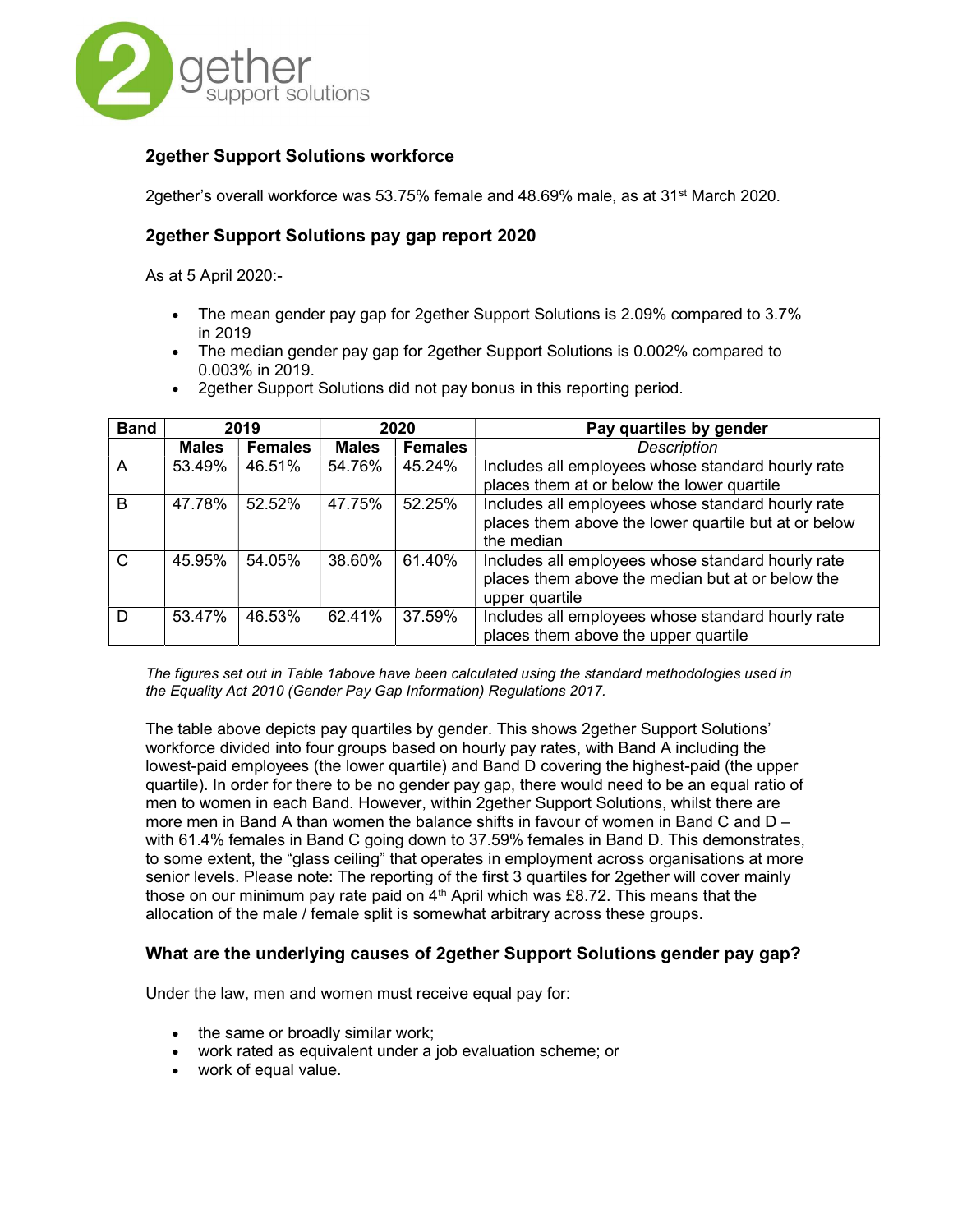

2gether Support Solutions is committed to the principle of equal opportunities and equal treatment for all employees, regardless of sex, race, religion or belief, age, marriage or civil partnership, pregnancy/maternity, sexual orientation, gender reassignment or disability. We have a clear policy of paying employees equally for the same or equivalent work, regardless of their sex (or any other characteristic set out above). As such, we evaluate our job roles and pay grades to ensure a fair structure.

2gether Support Solutions has adopted an industry standard job evaluation system (Inbucon) for all staff, except Executive Directors, and a grading structure has been put in place supported by this job evaluation system. The job evaluation process is a useful method of ensuring work of equal value is recognised through pay and grading mechanisms.

At the time of this report 2gether Support Solutions employed approximately 500 individuals who are on protected terms and conditions following TUPE transfers in 2018 from Serco and East Kent Hospitals University NHS Foundation Trust. Outside of this group 2gether Support Solutions is confident that its gender pay gap does not stem from paying men and women differently for the same or equivalent work. Rather its gender pay gap is the result of the roles in which men and women work within the organisation and the salaries that these roles attract.

Across the UK economy as a whole, men are more likely than women to be in senior roles (especially very senior roles at the top of organisations), while women are more likely than men to be in front-line roles at the lower end of the organisation. In addition, men are more likely to be in technical roles, which attract higher rates of pay than other roles at similar levels of seniority. Women are also more likely than men to have had breaks from work that have affected their career progression, for example to bring up children. They are also more likely to work part time, and many of the jobs that are available across the UK on a part-time basis are relatively low paid.

This pattern from the UK economy as a whole is partly reflected in the make-up of 2gether Support Solutions' workforce.

# How does 2gether Support Solutions gender pay gap compare with that of other organisations?

The vast majority of organisations have a gender pay gap, and we are pleased to be able to say that 2gether Support Solution's gap compares favourably with that of other organisations, including those within our industry.

The mean gender pay gap for the whole economy (according to the November 2020 ONS Gender Pay Gap report figures\*) is 15.5%, while in the caring, leisure and other service occupations it is 6.2%. At 2.09%, 2gether Support Solutions' mean gender pay gap is, therefore, significantly lower than both that for the whole economy and that for our sector.

# What is 2gether Support Solutions doing to address its gender pay gap?

While 2gether Support Solutions' gender pay gap compares favourably with that of organisations both across the whole UK economy and within the service sector, this is not a subject that we are complacent about, and we are committed to doing everything that we can to reduce the gap. However, we recognise that our scope to act is limited in some areas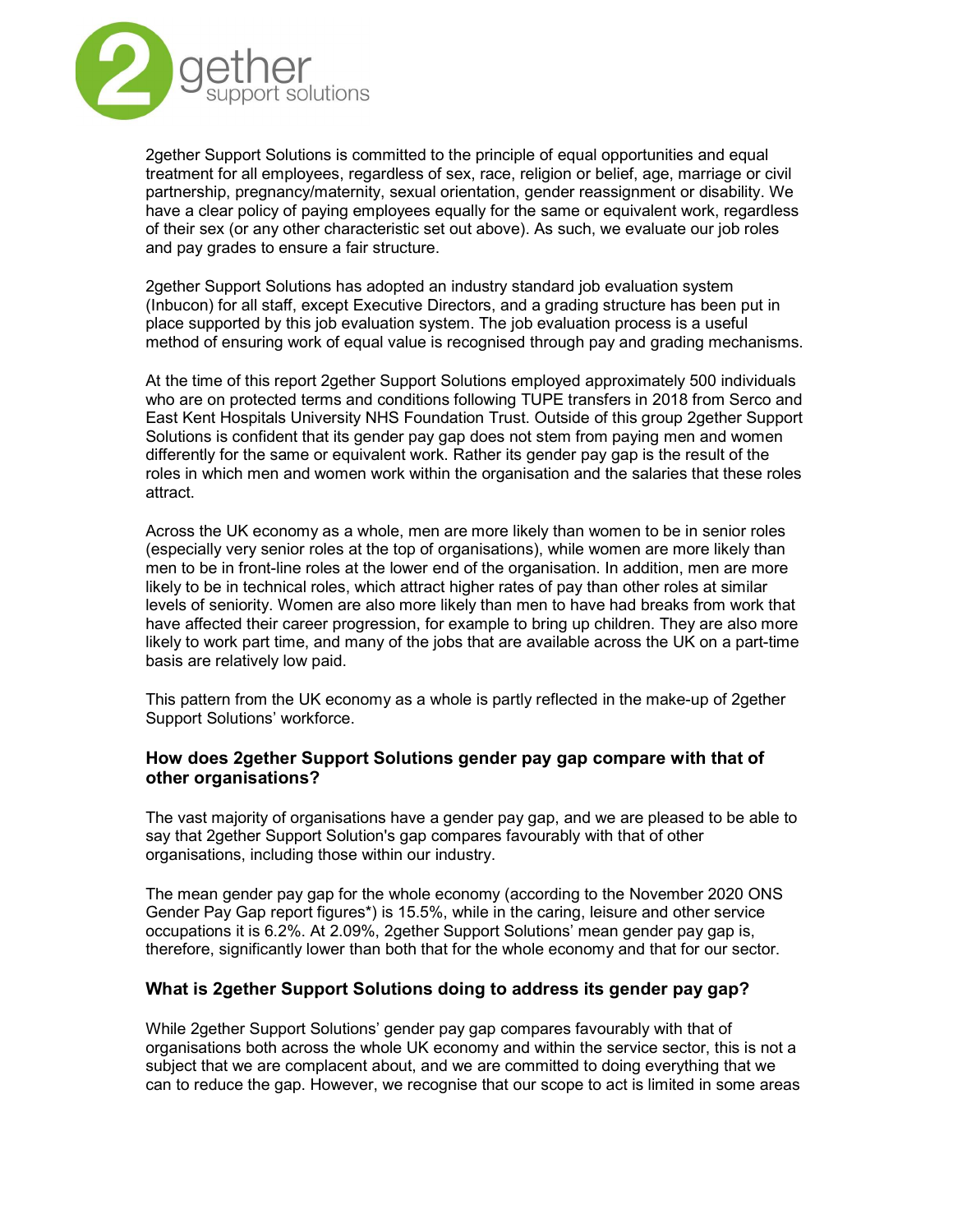

– such as those pay arrangements that are protected under TUPE and traditional choices of occupation for gender groups

2gether Support Solutions set out in April 2020 that it would commence the development of an evidence base, by analysing recruitment and employment activities by gender to assist in identifying areas for action. The monitoring will not, of itself, remove the gender pay gap – although it does assist us in identifying areas for action.

The initial findings of this work, and identified actions, are set out below:-

#### Recruitment and promotion

Analysis of data provided by Cohesion for 2019 showed that you are more likely to secure a role with 2gether if you are female. However, a very high proportion of applicants preferred not to disclose their gender on application (39.63%), this was raised with our service provider when it was discovered, but their systems were unable to correct this. As a result of 2gether moving recruitment in-house from September 2020 it is hoped that more accurate data and reporting can be undertaken across all protected characteristics and the first of the annual reports on recruitment activity will be available by December 2021.

2gether's current systems do not allow the easy identification of internal promotions within the business. As a proxy measure for this, following the move to an in-house recruitment service, it has been possible to identify internal employees who have applied for a new role with 2gether. For the period October 2020 to December 2020, 88 2gether employees applied for a new role. The overall success rate for internal applicants in securing a new role with 2gether through the recruitment process is 9.09% but this was significantly different when compared for males and females. In the reporting period 4.76% of females were successful compared to 13.04% of males.

#### Actions identified:

The move to an in-house team provides the opportunity to ensure more effective collection of personal characteristic information at application, shortlisting, interview and offer stages. Continue to monitor that this is improving through quarterly review by the Head of People and Talent.

Consider the development of resources to support both internal and external applicants when applying for work with 2gether.

#### Analysis of leavers

An analysis of 221 leavers in 2020, of whom 53.8% were female and 46% were male roughly in line with the gender breakdown of the workforce, showed that males are more likely to be dismissed from the workforce than females. 20% of leavers left for reasons associated with performance, ill health or disciplinary dismissals, 16% of female leavers left for this reason and 25% of males. There was no other significant variance in reason for leaving identified.

#### Actions identified:

Act to improve reporting of reason for leaving and review exit interview information as part of evidence base review for April 2021 report.